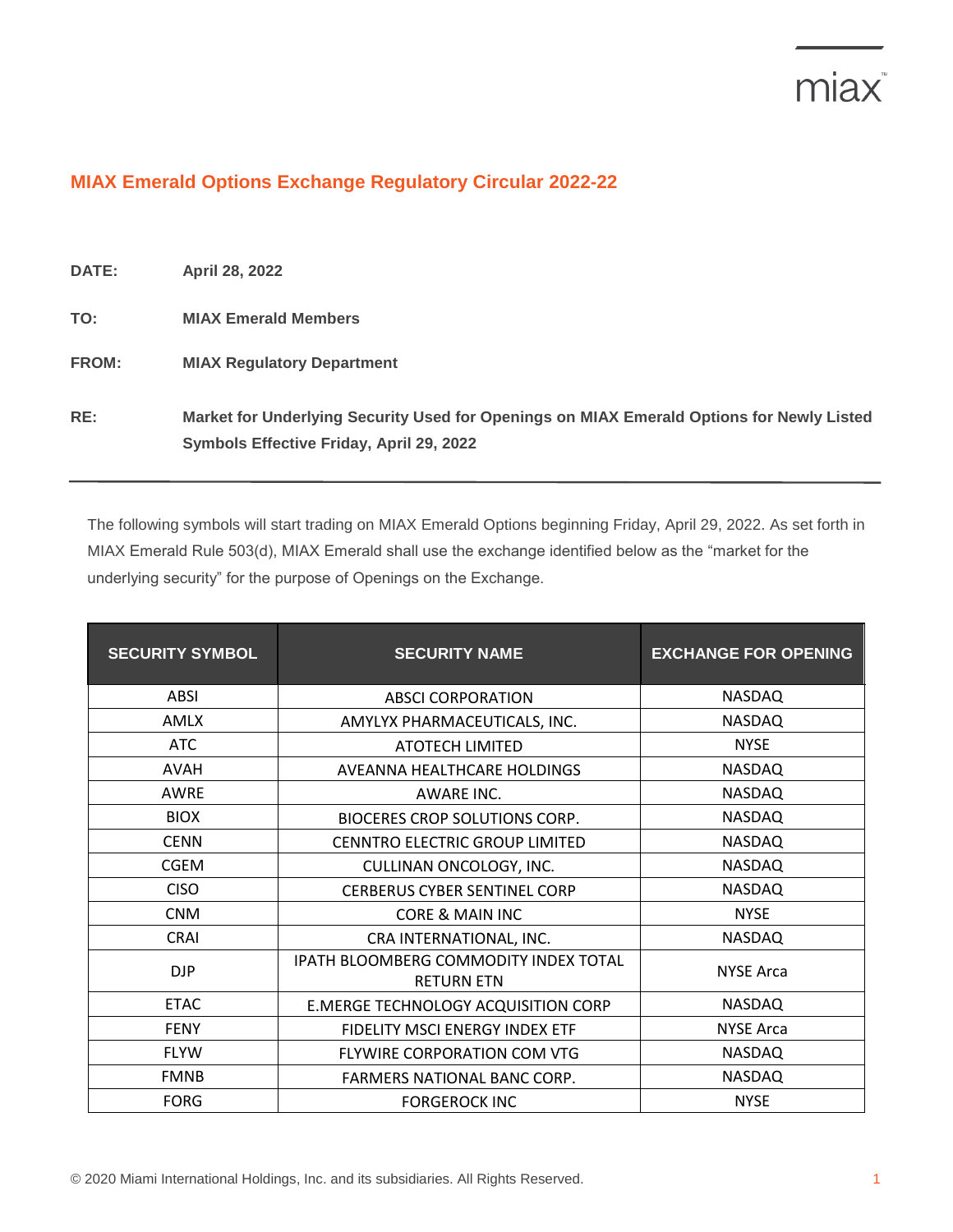## miax<sup>\*</sup>

| <b>SECURITY SYMBOL</b> | <b>SECURITY NAME</b>                                          | <b>EXCHANGE FOR OPENING</b> |
|------------------------|---------------------------------------------------------------|-----------------------------|
| <b>FPE</b>             | FIRST TRUST PREFERRED SECURITIES AND<br><b>INCOME FUND</b>    | <b>NYSE Arca</b>            |
| <b>FTCI</b>            | FTC SOLAR, INC                                                | <b>NASDAQ</b>               |
| <b>GAME</b>            | ENGINE GAMING AND MEDIA, INC.                                 | <b>NASDAQ</b>               |
| GASS                   | STEALTHGAS INC.                                               | <b>NASDAQ</b>               |
| <b>GSBD</b>            | <b>GOLDMAN SACHS BDC, INC</b>                                 | <b>NYSE</b>                 |
| <b>HUMA</b>            | HUMACYTE, INC.                                                | NASDAQ                      |
| <b>HUSA</b>            | HOUSTON AMERICAN ENERGY CORPORATION                           | AMEX                        |
| <b>ICVX</b>            | ICOSAVAX, INC                                                 | <b>NASDAQ</b>               |
| <b>IGIB</b>            | ISHARESTRUSTISHARES 5-10 YR INV GRADE CORP<br><b>BOND ETF</b> | <b>NASDAQ</b>               |
| <b>IIN</b>             | <b>INTRICON CORP</b>                                          | <b>NASDAQ</b>               |
| <b>IMXI</b>            | INTERNATIONAL MONEY EXPRESS, INC.                             | <b>NASDAQ</b>               |
| IOT                    | SAMSARA, INC                                                  | <b>NYSE</b>                 |
| <b>ISPO</b>            | <b>INSPIRATO INCORPORATED</b>                                 | <b>NASDAQ</b>               |
| JJN                    | IPATH SERIES B BLOOMBERG NICKEL SUBINDEX                      | <b>NYSE Arca</b>            |
| LAZY                   | LAZYDAYS HOLDINGS, INC                                        | <b>NASDAQ</b>               |
| <b>LIQT</b>            | LIQTECH INTERNATIONAL, INC                                    | <b>NASDAQ</b>               |
| LZ                     | LEGALZOOM.COM, INC                                            | <b>NASDAQ</b>               |
| <b>MASS</b>            | 908 DEVICES INC                                               | <b>NASDAQ</b>               |
| <b>MCG</b>             | MEMBERSHIP COLLECTIVE GROUP, INC                              | <b>NYSE</b>                 |
| <b>MMX</b>             | <b>MAVERIX METALS INC</b>                                     | AMEX                        |
| <b>MRAI</b>            | MARPAI, INC.                                                  | <b>NASDAQ</b>               |
| <b>NBR</b>             | NABORS INDUSTRIES LTD.                                        | <b>NYSE</b>                 |
| <b>NFTZ</b>            | DEFIANCE DIGITAL REVOLUTION ETF                               | <b>NYSE Arca</b>            |
| <b>NRGV</b>            | ENERGY VAULT HOLDINGS, INC.                                   | <b>NYSE</b>                 |
| <b>NRIX</b>            | <b>NURIX THERAPEUTICS, INC</b>                                | <b>NASDAQ</b>               |
| ORIC                   | ORIC PHARMACEUTICALS INC                                      | <b>NASDAQ</b>               |
| PAX                    | PATRIA INVESTMENT LTD                                         | <b>NASDAQ</b>               |
| <b>PHAT</b>            | PHATHOM PHARMACEUTICALS, INC                                  | <b>NASDAQ</b>               |
| <b>PLAN</b>            | <b>ANAPLAN INC</b>                                            | <b>NYSE</b>                 |
| <b>PMVP</b>            | PMV PHARMACEUTICALS, INC                                      | <b>NASDAQ</b>               |
| <b>POST</b>            | POST HOLDINGS, INC.                                           | <b>NYSE</b>                 |
| <b>PRVA</b>            | PRIVIA HEALTH GROUP INC                                       | <b>NASDAQ</b>               |